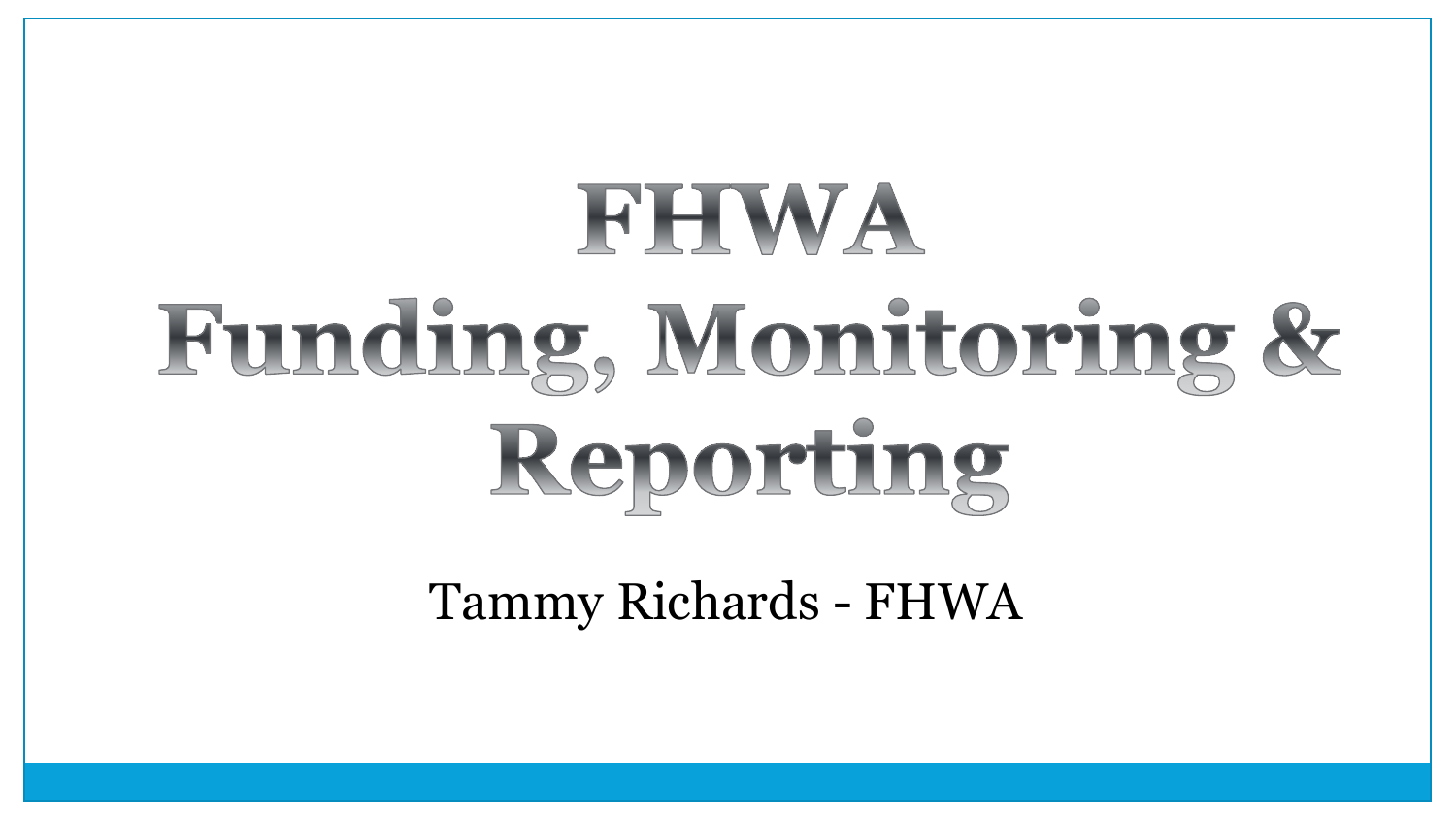### FHWA's Role

- To provide Federal funding for your project.
- To ensure that our Federal dollars are spent appropriately.
- To ensure that there is no fraud, waste and/or abuse.
- To ensure that the recipient/sub-recipient has a good project.
- To ensure that the recipient/sub-recipient has every opportunity to keep every dollar of their Federal funds.
- I AM NOT here to make the process hard for you or to "ding" you, but there are regulations that YOU have agreed to uphold by asking for and receiving our money.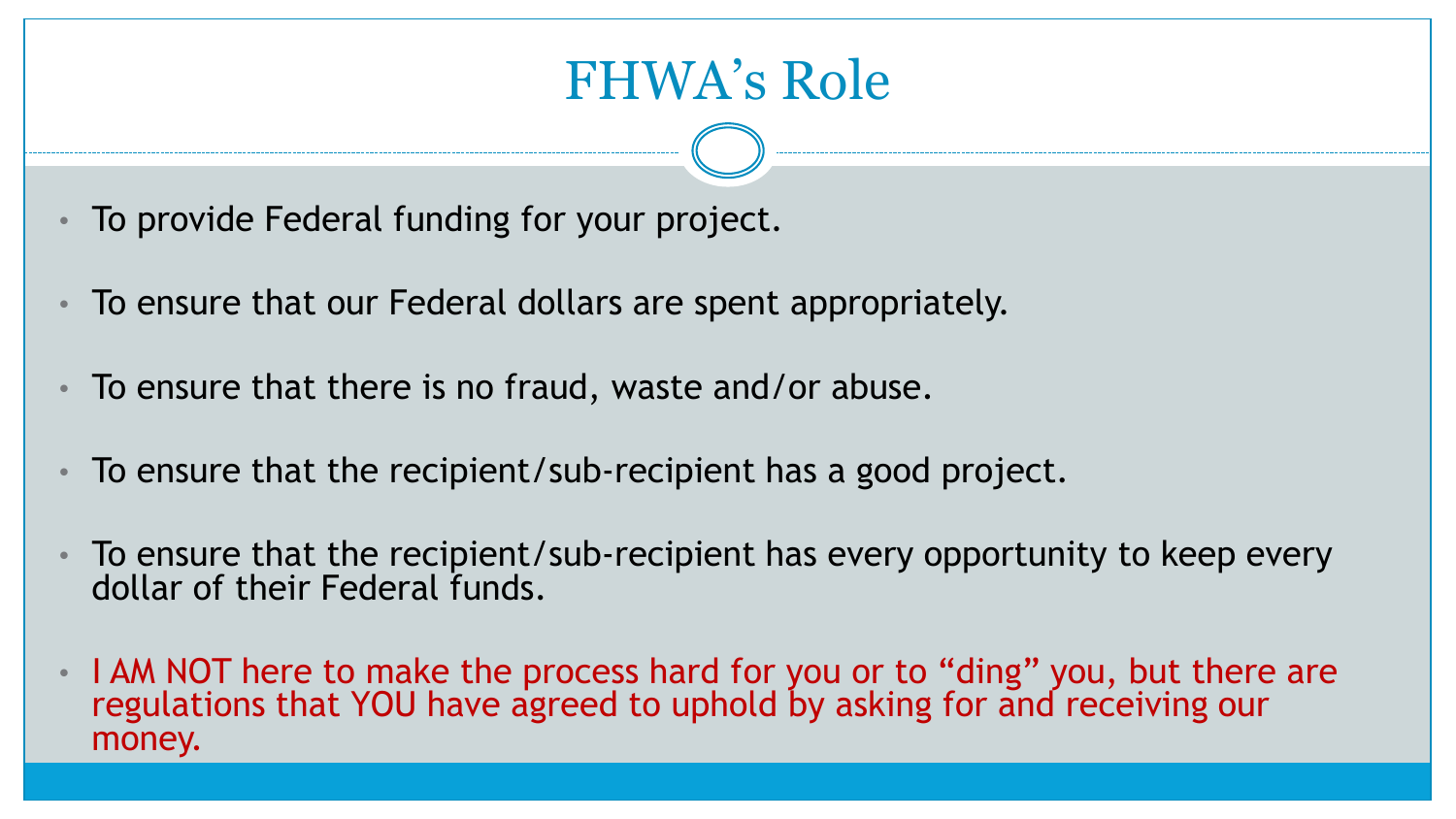## NCDOT's Role

**Although NCDOT doesn't have any funds in LPA projects, they have oversight of all LPA projects.**

#### **23 CFR 635.105(a) & (b)**

- (a) The State Transportation Department (STD) has responsibility for the construction of **all** Federal-aid projects, and **is not relieved of such responsibility by authorizing performance of the work by a local public agency** or other Federal agency. The STD shall be responsible for insuring that such projects receive adequate supervision and inspection to insure that projects are completed in conformance with approved plans and specifications.
- (b) Although the STD may employ a consultant to provide construction engineering services, such as inspection or survey work on a project, **the STD shall provide a full-time employed State engineer to be in responsible charge** of the project.

**If funds have to be re-paid or deemed non-participating, they are taken from NCDOT and then the municipality will be responsible for paying NCDOT (or it will be taken from your Powell Bill).**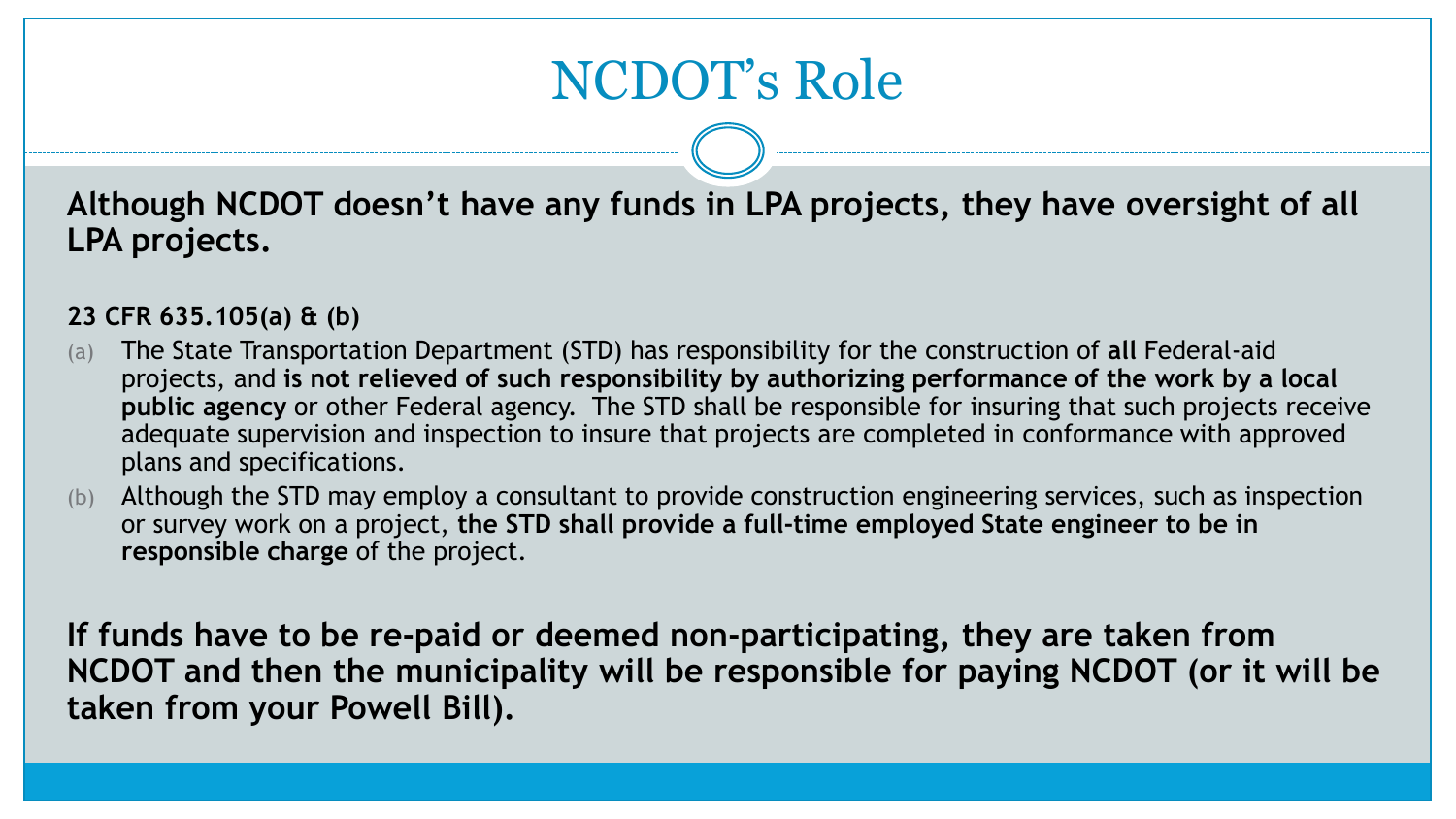#### Common Terms

**Contract Authority** U.S. Congress: *"You (NCDOT) might be able to obligate X dollars . . ."*

**Obligation Ceiling (or Obligation Limitation)** *". . . but, based on overall budget conditions, you can only obligate Y dollars*"

**Funds programmed (not yet guaranteed)** *NCBOT adopts a new "Funding Program" (7-year STIP) every two years*

**Funds obligated (safe from rescission axe)** Upon NCDOT request, FHWA agrees to reimburse for a specific project

**Rescission (***"Houston, we have a problem"***)** Congress decreases the State's Contract Authority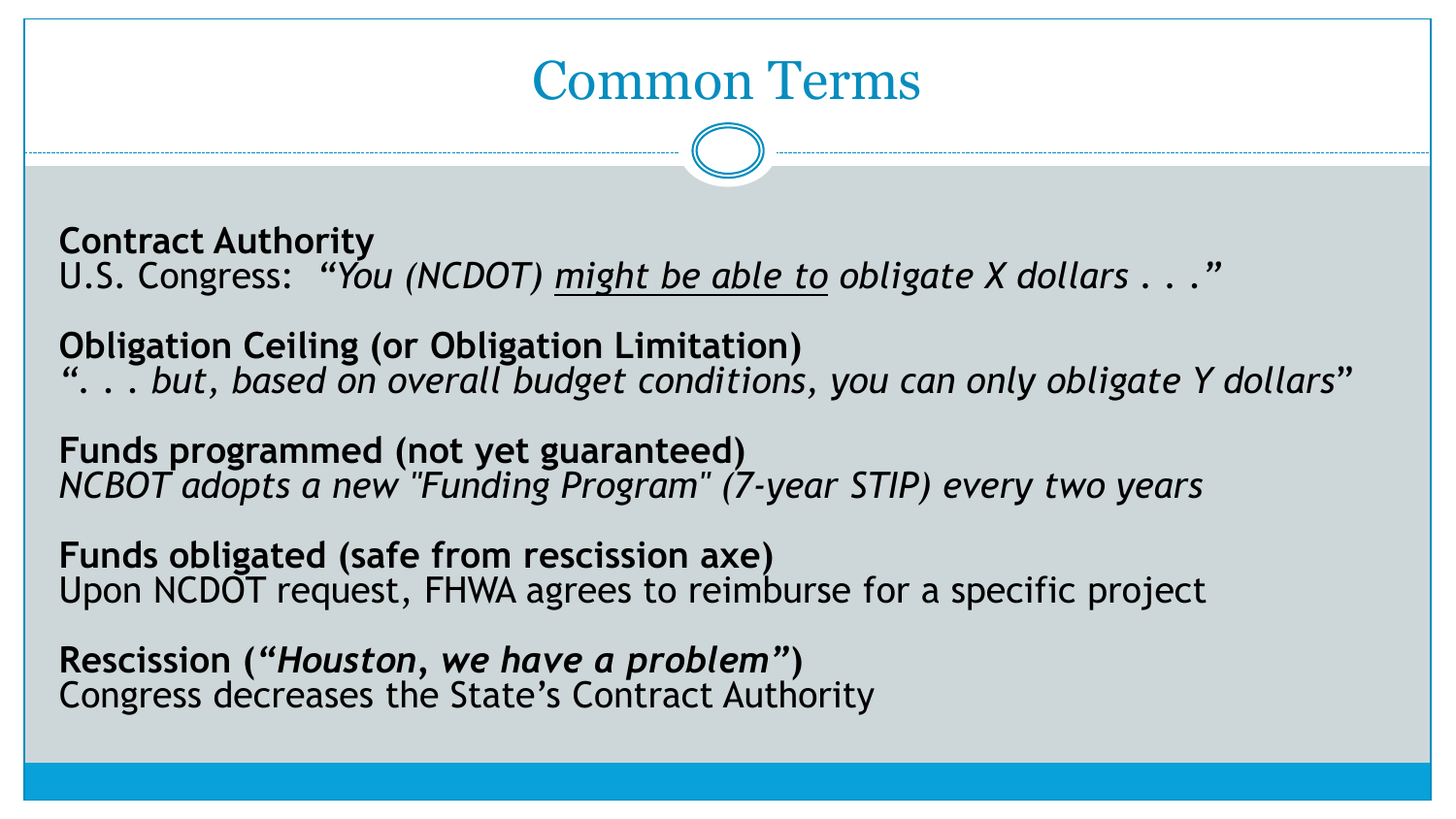#### 2 CFR 200 "The Supercircular"

Period of Performance:

- Imposes a period when project costs can be incurred
	- $\triangleright$  Start Date (Project Effective Authorization Date) through the End Date
	- $\triangleright$  Costs can only be incurred within start and end date
	- $\triangleright$  After project end date no additional costs can be incurred
	- $\triangleright$  Requires that projects be closed out 15 months after the "End Date" established and documented on the FHWA Authorization
- Extension/modification of End Date is authorized by the awarding agency when there is a project delay beyond the control of the recipient/subrecipient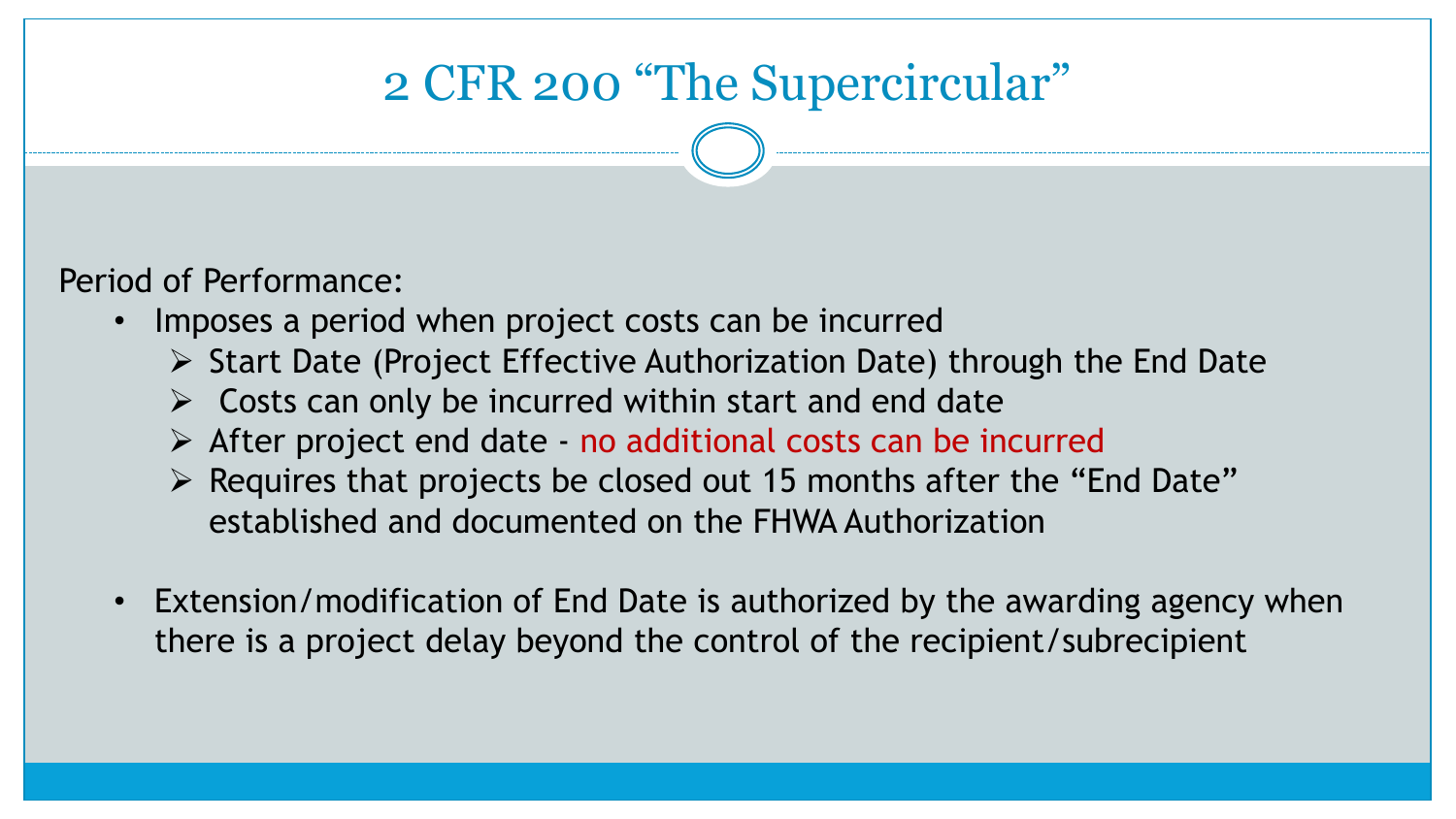### Project/Funds Authorization

FHWA commitment that Federal funds are available for the project

- **Preliminary Engineering (PE) – (you have 10 years to construct the project – "Studies" are not a good idea) CFR 630.112(2)**
- **Right of Way acquisition (ROW)**
- **Construction (CON)**

**Authorization is required prior to incurring any expenses** 

 **Work done before the date of FHWA Division authorization is NOT eligible for reimbursement**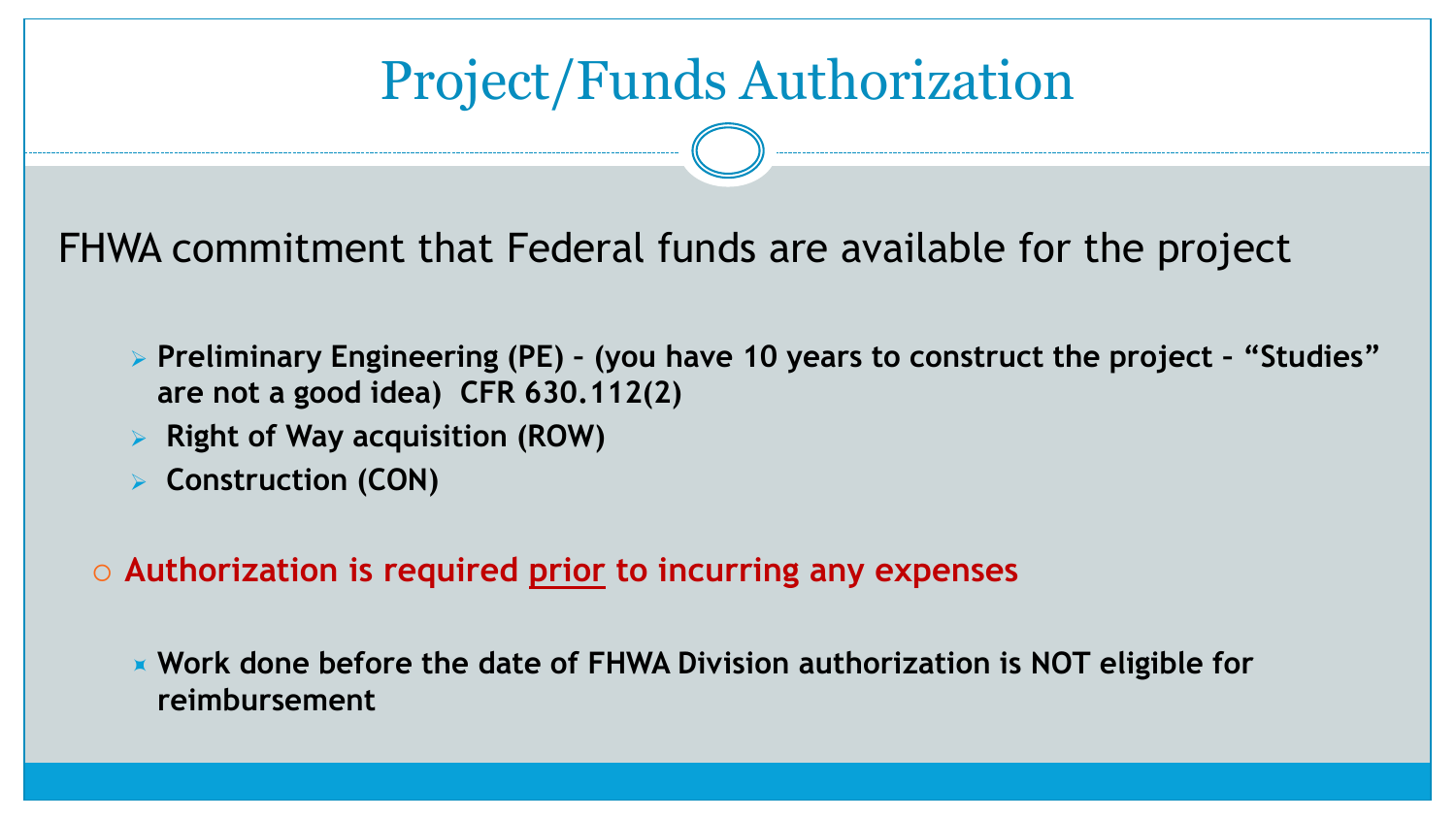#### Inactive Projects

- An Inactive Project is defined as any project (regardless of the dollar value) that has not had any expenditures charged to it in FHWA's system in the given timeframe.
- Once a project hits the 1-year report, FHWA's Finance Section is REQUIRED to deobligate the funding.
- Remember that the Municipal Agreement states that a project must be invoiced at least once every 6 months to keep the project active and eligible for Federal funding.
- The Municipal Agreement also states:
	- **FINAL INVOICE** п

All invoices associated with the Project must be submitted within six (6) months of the completion and acceptance of the Project to be eligible for reimbursement by the Department. Any invoices submitted after this time will not be eligible for reimbursement.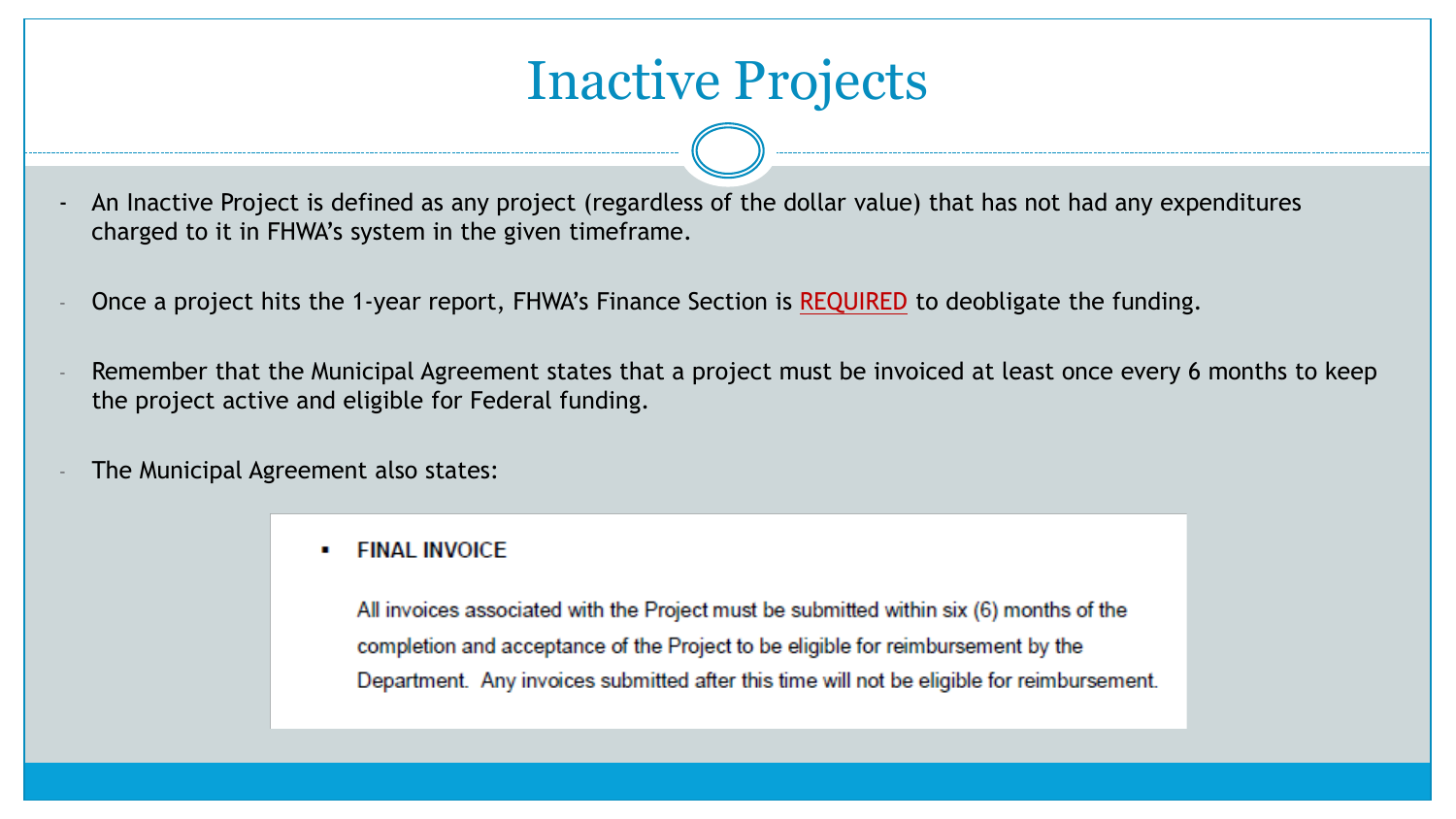#### Preliminary Project Reviews

LPA Program Manager will be conducting two types of reviews:

**Pre-Construction Conference Attendance/Review** – When you receive your Concurrence In Award letter from NCDOT, it will have on it that an invitation to the Pre-Construction Conference should be sent to your NCDOT contact, NCDOT M&T Contact, as well as myself.

Please ensure that someone from DOT (or their representative) needs to be at each Pre-Construction Conference.

**Records Reviews** – Will consist of a review of all project records and documentation for the project around 50%-75% of project completion. (I will provide a copy of the checklist that I use!)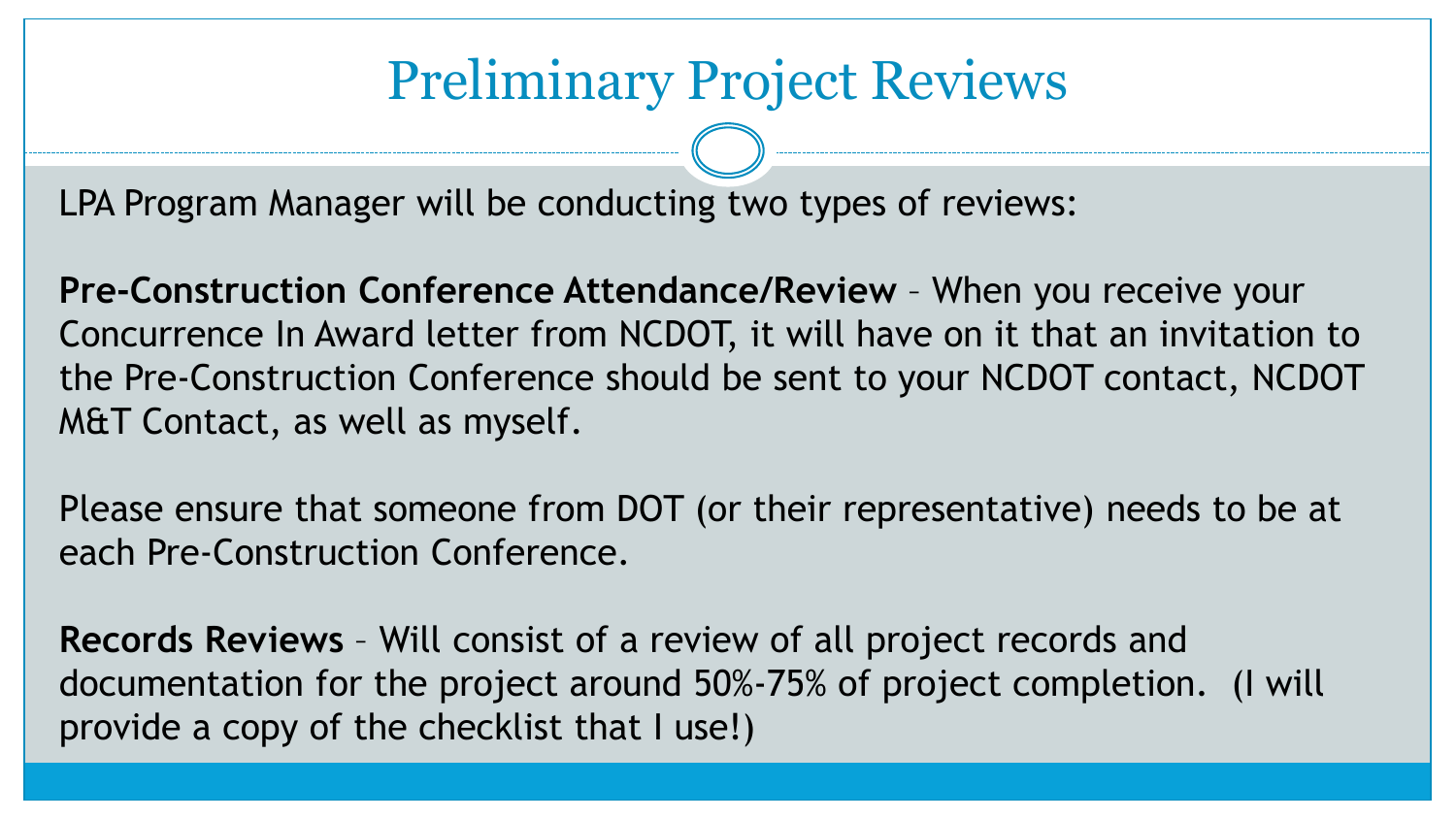# Items Typically Reviewed

- Advertisement/Bid documents
- Consultant Selection process
- Project Diaries
- Pay Record Books
- Concrete/Asphalt/ABC test results/frequencies
- Weight tickets
- Pay Estimates
- Supplemental Agreements
- Wage Rates/Interviews
- DBE/Subcontractors
- **Grading**
- **Traffic Control**
- **Erosion Control**
- **Signs**
- Material Certifications
- Job-site Posters
- LPA/NCDOT Oversight
- Project Final Acceptance Process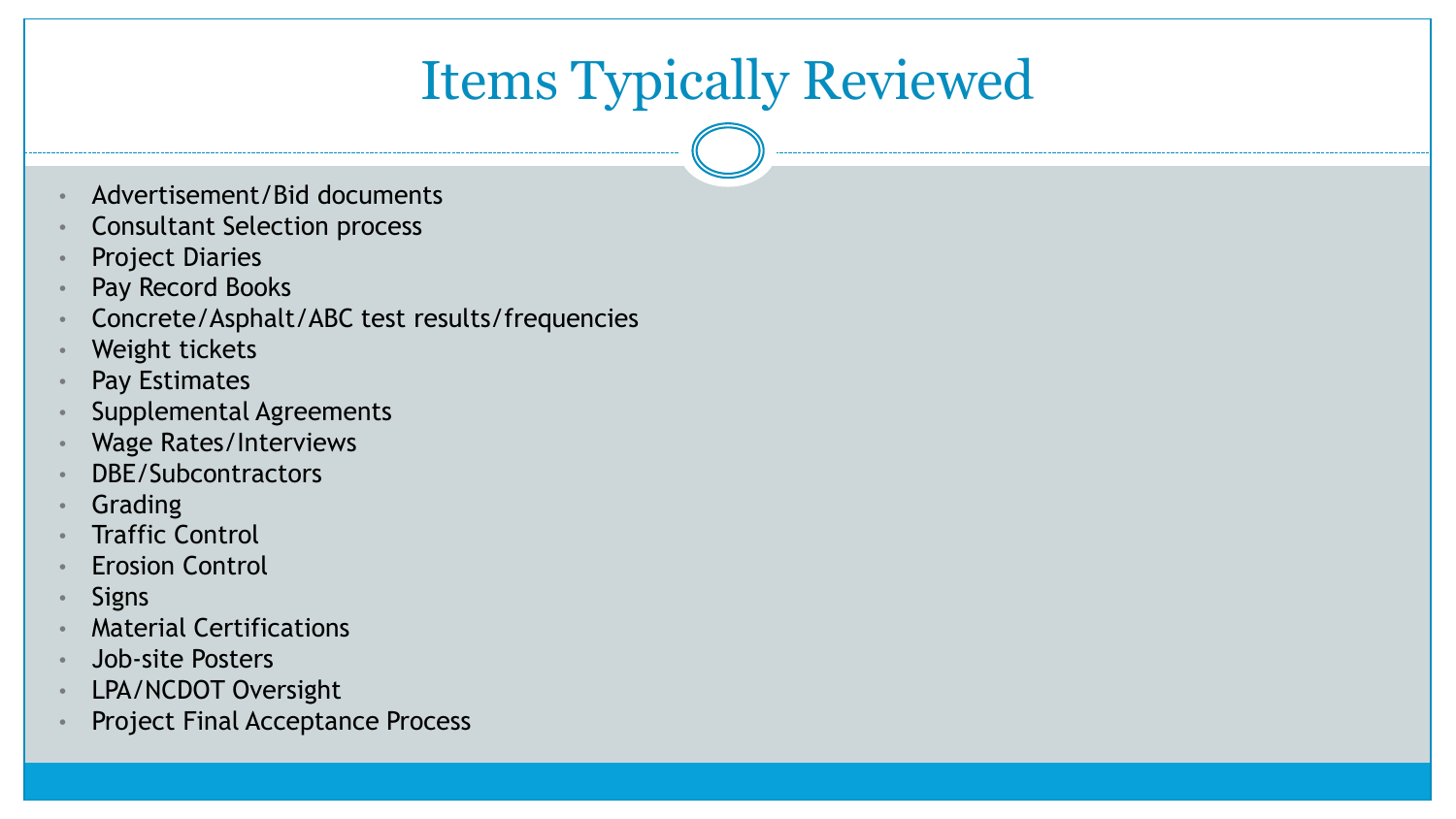In order to achieve project final certification, the NCDOT (Materials & Test Unit) will need to certify your project (requested by an NCDOT-1446B form). Please make sure all records are available for their review.

Note to NCDOT & Municipalities: Please schedule M&T's review, the punch list walk through, final invoice, etc. as soon as you can in the final acceptance process to ensure proper (and timely) project closeout.

2 CFR 200 (aka: Supercircular) - Requires that projects be closed out 15 months after the "End Date" established and documented on the FHWA Authorization.

If timeframes are not met, the Supercircular states that ALL project funds shall be returned.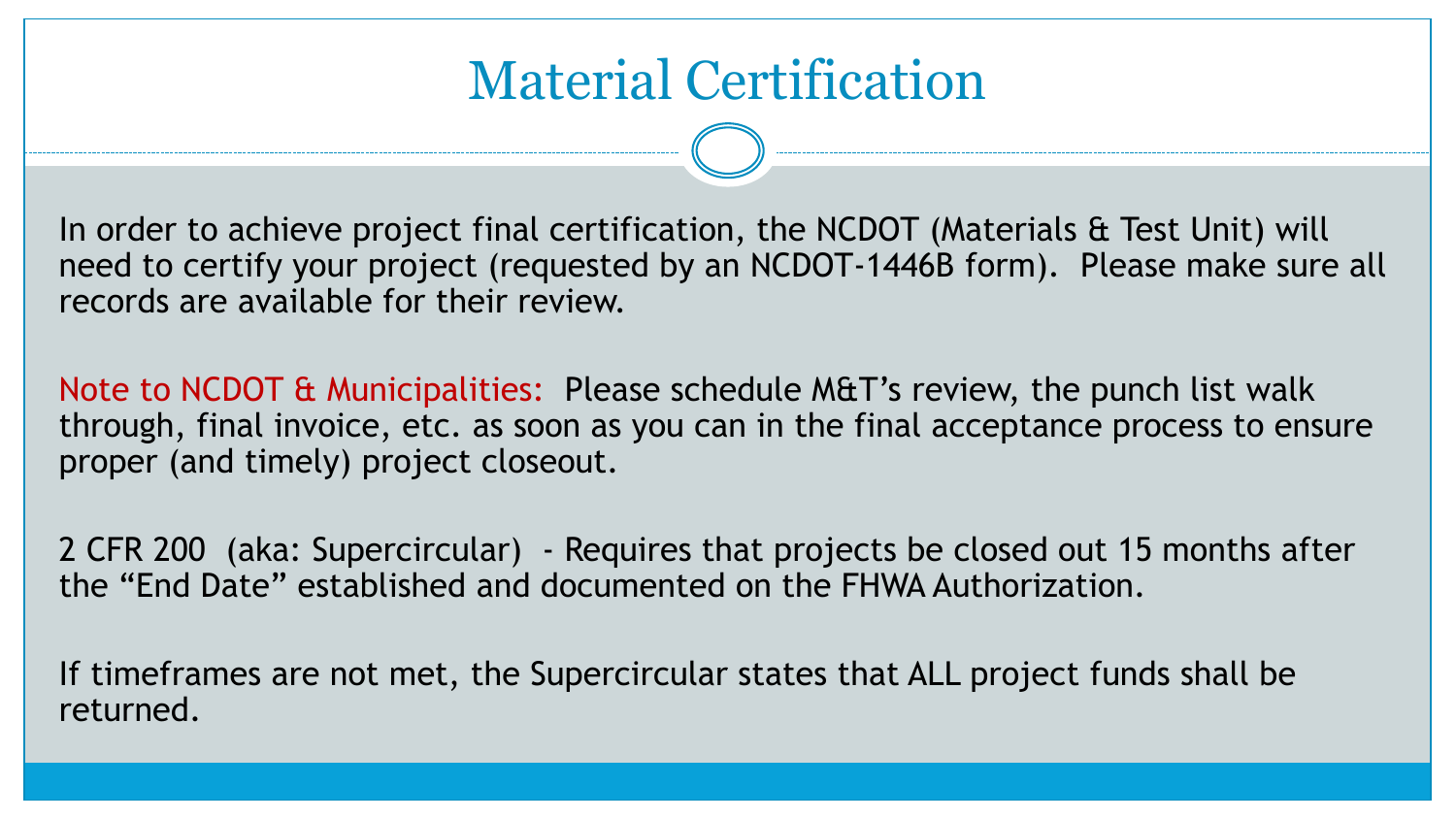#### Project Closeout & Records Retention

A Federal project is not closed out until FHWA closes it in our project tracking system (FMIS). After NCDOT fiscal has received the NCDOT-1446B and the Material Certification Letter from M&T, they close the project in their accounting system and send it electronically to our FMIS system for closure.

A Final Voucher Date is assigned to the project once it has been closed in FMIS.

The NCDOT Division will send the municipality a letter letting you know what your Final Voucher Date is.

Keep all project records for three years after the Final Voucher Date as they can be audited by FHWA until that time!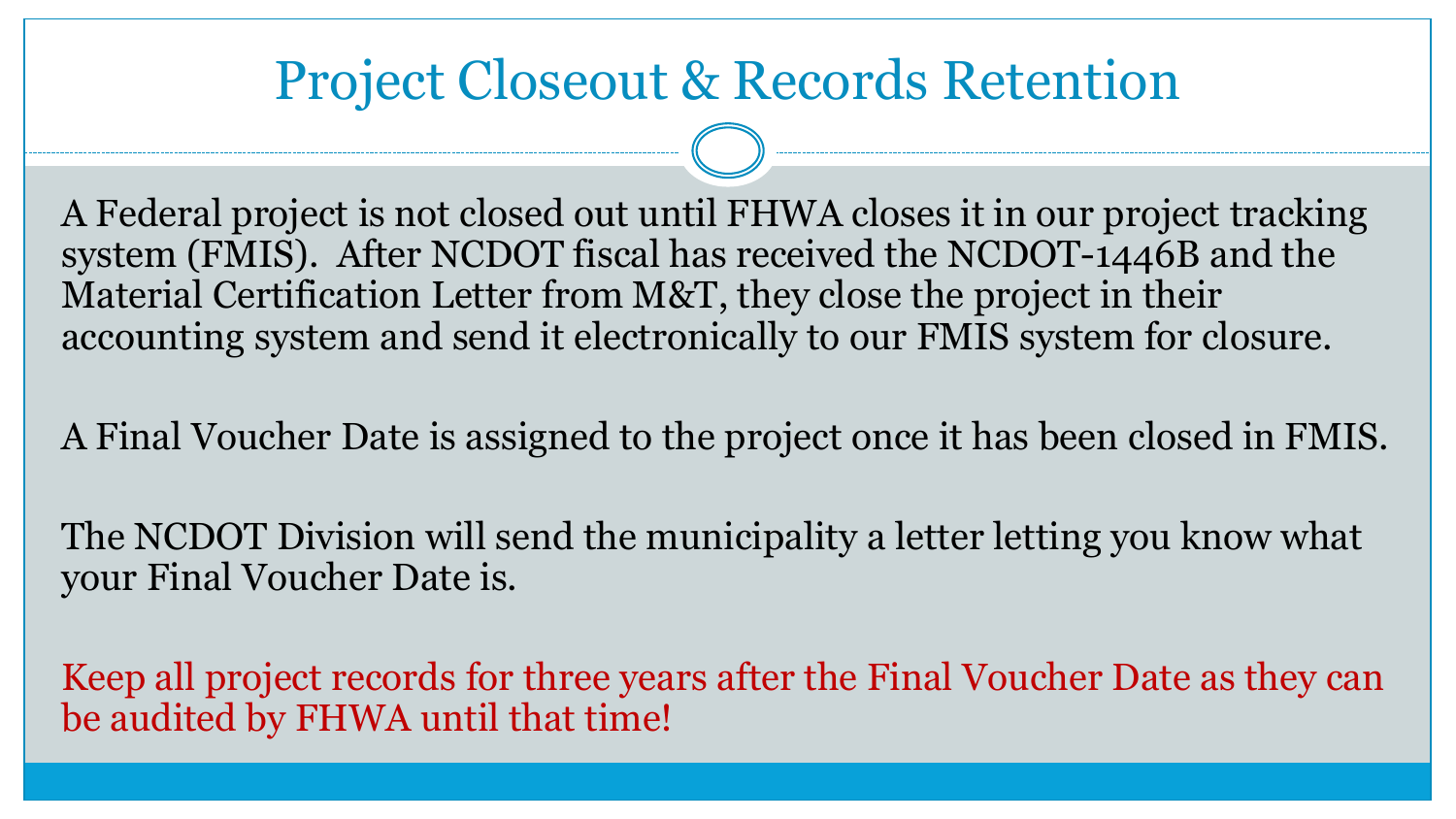#### Don't Be Afraid To Ask For Help!

**Remember:** If you have questions, run into a problem or don't know how to handle something, please ask your NCDOT partners. They are there to help you!